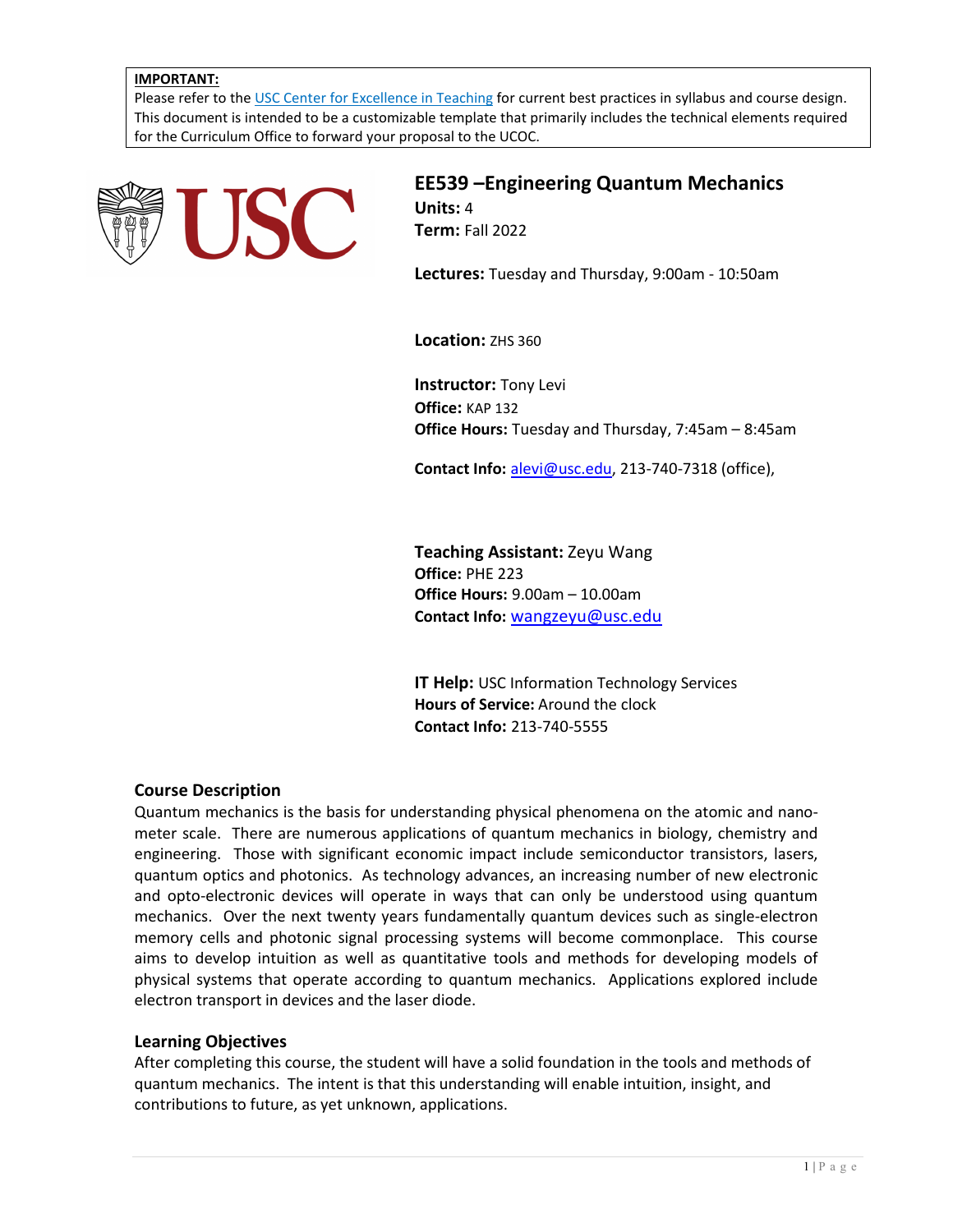### **IMPORTANT:**

Please refer to th[e USC Center for Excellence in Teaching](http://cet.usc.edu/) for current best practices in syllabus and course design. This document is intended to be a customizable template that primarily includes the technical elements required for the Curriculum Office to forward your proposal to the UCOC.

**Prerequisite:** See recommended preparation.

# **Co-Requisite:** None

**Concurrent Enrollment:** None

**Recommended Preparation**: *Mathematics*: A basic working knowledge of differential calculus, linear algebra, statistics, and geometry. *Computer skills*: An ability to program numerical algorithms in MATLAB and display results in graphical form. *Physics background*: Basic understanding of Newtonian mechanics, waves, and Maxwell's equations.

# **Course Notes**

This course has 25 lectures, 11 homeworks, 1 midterm exam, and one comprehensive final exam covering all the material learned. A letter grade will be derived from all the homeworks and exams. When appropriate, examples will be used to connect the theorical material presented with its practical applications.

# **Technological Proficiency and Hardware/Software Required**

The course is offered in a traditional classroom setting.

# **Required Readings and Supplementary Materials**

The required text is *Applied Quantum Mechanics*, A.F.J. Levi, Cambridge University Press Paperback: ISBN: 978-0-521-18399-4.

Optional supplementary material available as a free download for USC students is: *Essential Classical Mechanics for Device Physics*, A.F.J. Levi, IoP, ISBN: 9781681744124 *Essential Semiconductor Laser Device Physics*, A.F.J. levi, IoP, ISBN: 978-1-6432-7029-6 and

*Essential Electron Transport for Device Physics*, A.F.J. Levi, AIP, ISBN: 978-0-7354-2158-5

# **Description and Assessment of Assignments**

Homeworks related to the material covered are assigned and given to the students. The homeworks are due one week after they are assigned. The homeworks will then be graded and returned to the students one week after they were received. All assignments must be completed individually by the students.

# **Grading Breakdown**

| <b>Assessment Tool (assignments)</b> | % of Grade |
|--------------------------------------|------------|
| 11 Homeworks                         | 10         |
| One Midterm Exam                     | -35        |
| <b>Final Exam</b>                    | -55        |
|                                      |            |
| <b>TOTAL</b>                         | 100        |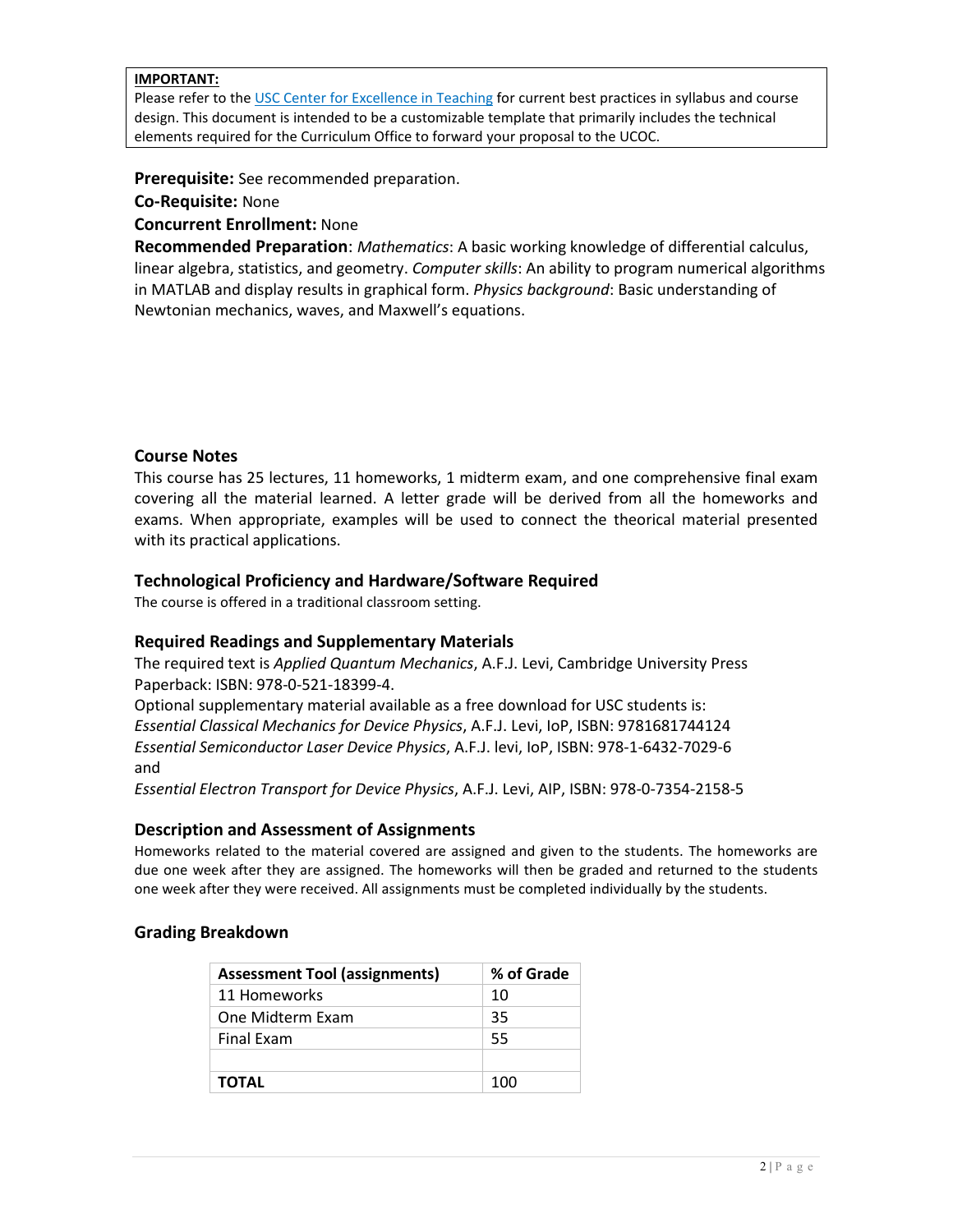# **Homework Submission Policy**

Homework assignments are due before the deadline given, usually at the beginning of a class.

# **Grading Timeline**

The homeworks will be graded and returned to the students one week after the submission deadline.

# **Additional Policies**

No late submissions of homeworks or computer codes are allowed. It is expected that the students will attend all classes in person, as opposed to just watching a recorded version of the lectures, if available.

# **Lecture Topics Introduction 1-2** REVIEW OF CLASSICAL CONCEPTS Extended discussion to include material from the book "Essential classical mechanics for device physics". The linear and nonlinear oscillator. Electromagnetism. Mechanical model of light-matter interaction due to Lorentz. **3** TOWARDS QUANTUM MECHANICS – PARTICLES AND WAVES Diffraction, interference, and correlation functions for light. Black-body radiation and evidence for quantization of light. Photoelectric effect. THE PHOTON PARTICLE The existence of the photon particle. The photon at a beam splitter. Stochastic computing. Secure quantum communication. **4-5** WAVE-PARTICLE DUALITY The link between quantization of photons and quantization of other particles. Diffraction and interference of electrons. When is a particle a wave? THE SCHRÖDINGER WAVE EQUATION The wave function description of an electron of mass m0 in free-space. The electron wave packet and dispersion. The Bohr model of the hydrogen atom. Calculation of the average radius of an electron orbit in hydrogen. Calculation of energy difference between electron orbits in hydrogen. Periodic table of elements. Crystal structure. Three types of solid classified according to atomic arrangement. Two-dimensional square lattice, cubic lattices in three-dimensions. Electronic properties of semiconductor crystals. The semiconductor heterostructure. **Using the Schrödinger wave equation 6-7** INTRODUCTION The effect of discontinuities in the wave function and its derivative WAVE FUNCTION NORMALIZATION AND COMPLETENESS INVERSION SYMMETRY IN THE POTENTIAL Particle in a one-dimensional square potential well with infinite barrier energy NUMERICAL SOLUTION OF THE SCHRÖDINGER EQUATION Matrix solution to the discretized Schrödinger equation. Non-transmitting boundary conditions. Periodic boundary conditions CURRENT FLOW Current flow in a one-dimensional infinite square potential well. Current flow due to a traveling wave

# **Course Schedule: A Weekly Breakdown**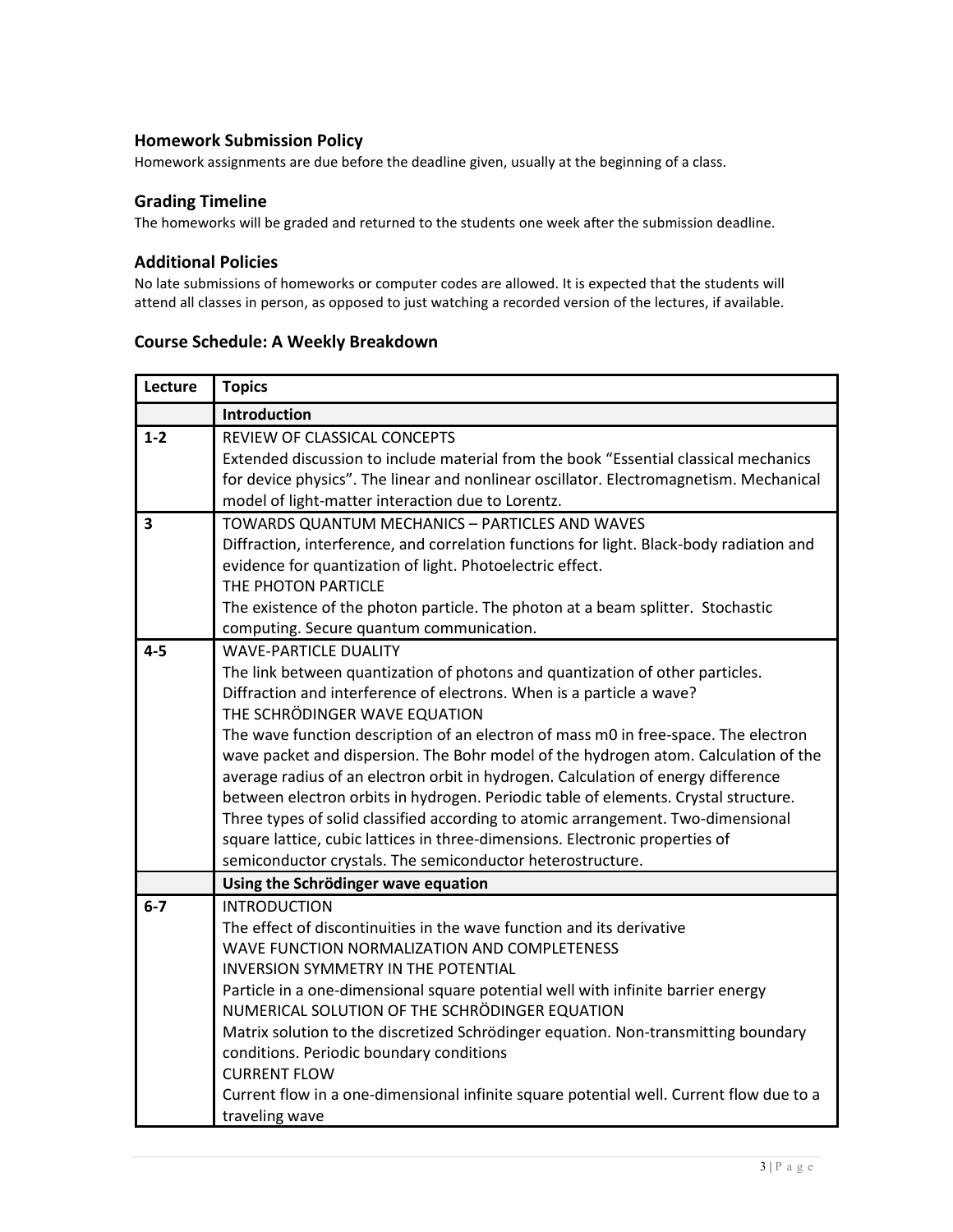|           | DEGENERACY IS A CONSEQUENCE OF SYMMETRY                                                                    |
|-----------|------------------------------------------------------------------------------------------------------------|
|           | Bound states in three-dimensions and degeneracy of eigenvalues                                             |
|           | BOUND STATES OF A SYMMETRIC SQUARE POTENTIAL WELL                                                          |
|           | Symmetric square potential well with finite barrier energy                                                 |
|           | TRANSMISSION AND REFLECTION OF UNBOUND STATES                                                              |
|           | Scattering from a potential step when effective electron mass changes. Probability                         |
|           | current density for scattering at a step. Impedance matching for unity transmission                        |
|           | PARTICLE TUNNELING                                                                                         |
|           | Electron tunneling limit to reduction in size of CMOS transistors                                          |
|           | THE NONEQUILIBRIUM ELECTRON TRANSISTOR                                                                     |
|           | Scattering in one-dimension: The propagation method                                                        |
| 8         | THE PROPAGATION MATRIX METHOD                                                                              |
|           | Writing a computer program for the propagation method                                                      |
|           | TIME REVERSAL SYMMETRY                                                                                     |
|           | <b>CURRENT CONSERVATION AND THE PROPAGATION MATRIX</b>                                                     |
| 9         | THE RECTANGULAR POTENTIAL BARRIER                                                                          |
|           | Tunneling                                                                                                  |
|           | RESONANT TUNNELING                                                                                         |
|           | Transmission threshold. Multiple potential barriers<br>THE POTENIAL BARRIER IN THE <b>D-FUNCTION LIMIT</b> |
|           | ENERGY BANDS IN PERIODIC POTENTIALS: THE KRONIG-PENNY POTENTIAL                                            |
|           |                                                                                                            |
|           | Bloch's theorem. Propagation matrix in a periodic potential. Real and imaginary band<br>structure          |
| 10        | THE TIGHT BINDING MODEL FOR ELECTRONIC BAND STRUCTURE                                                      |
|           | Nearest neighbor and long-range interactions. Crystal momentum and effective                               |
|           | electron mass                                                                                              |
|           | USE OF THE PROPAGATION MATRIX TO SOLVE OTHER PROBLEMS IN ENGINEERING                                       |
|           | THE WKB APPROXIMATION                                                                                      |
|           | Tunneling                                                                                                  |
|           | <b>Related mathematics</b>                                                                                 |
| $11 - 12$ | ONE PARTICLE WAVE FUNCTION SPACE                                                                           |
|           | PROPERTIES OF LINEAR OPERATORS                                                                             |
|           | Hermitian operators. Commutator algebra                                                                    |
|           | <b>DIRAC NOTATION</b>                                                                                      |
|           | MEASUREMENT OF REAL NUMBERS                                                                                |
|           | Time dependence of expectation values. Indeterminacy in expectation value. The                             |
|           | generalized indeterminacy relation                                                                         |
|           | THE NO CLONING THEOREM                                                                                     |
|           | <b>DENSITY OF STATES</b>                                                                                   |
|           | Density of states of particle mass m in 3D, 2D, 1D and 0D. Quantum conductance.                            |
|           | Numerically evaluating density of states from a dispersion relation. Density of photon                     |
|           | states                                                                                                     |
|           | The harmonic oscillator                                                                                    |
| 13        | THE HARMONIC OSCILLATOR POTENTIAL                                                                          |
|           | <b>CREATION AND ANNIHILATION OPERATORS</b>                                                                 |
|           | The ground state. Excited states<br>HARMONIC OSCILLATOR WAVE FUNCTIONS                                     |
|           |                                                                                                            |
|           | Classical turning point                                                                                    |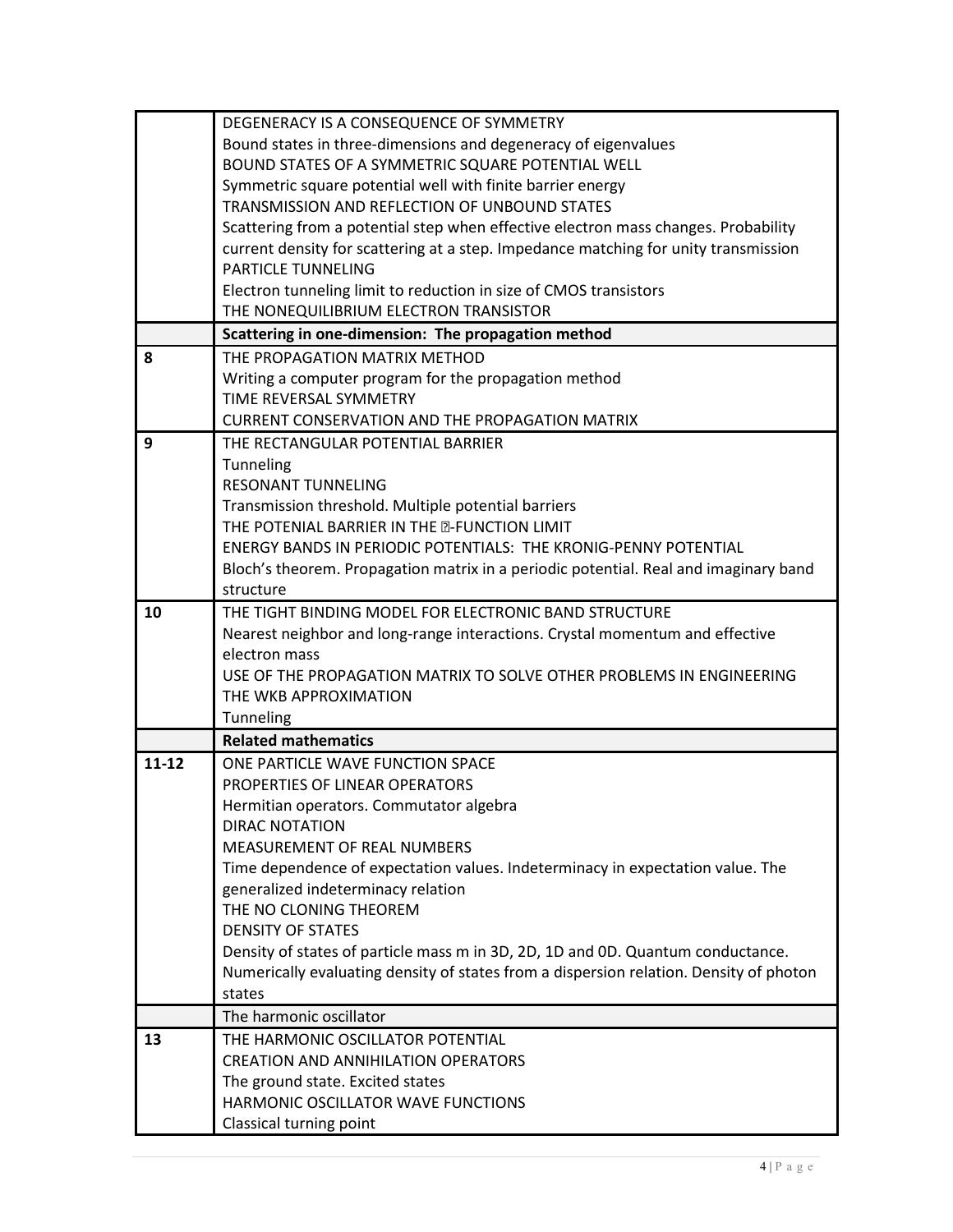|       | TIME DEPENDENCE                                                                                                                              |
|-------|----------------------------------------------------------------------------------------------------------------------------------------------|
|       | The superposition operator. Measurement of a superposition state                                                                             |
| 14    | Time dependence in the Heisenberg representation. Charged particle in harmonic                                                               |
|       | potential subject to constant electric field                                                                                                 |
|       | <b>ELECTROMAGNETIC FIELDS</b>                                                                                                                |
|       | Laser light. Quantization of an electrical resonator. Quantization of lattice vibrations.                                                    |
|       | Quantization of mechanical vibrations                                                                                                        |
|       | <b>Fermions and Bosons</b>                                                                                                                   |
| 15    | <b>INTRODUCTION</b>                                                                                                                          |
|       | The symmetry of indistinguishable particles. Slater determinant. Pauli exclusion                                                             |
|       | principle. Fermion creation and annihilation operators - application to tight-binding                                                        |
|       | Hamiltonian                                                                                                                                  |
|       | FERMI-DIRAC DISTRIBUTION FUNCTION                                                                                                            |
|       | Equilibrium statistics. Writing a computer program to calculate the chemical potential<br>and Fermi-Dirac distribution at finite temperature |
|       | <b>BOSE-EINSTIEN DISTRIBUTION FUNCTION</b>                                                                                                   |
|       | <b>CURRENT AS FUNCTION OF VOLTAGE BIAS</b>                                                                                                   |
|       | Semiconductor heterostructure diode structures in the depletion approximation.                                                               |
|       | Metal-insulator-metal. Reduced dimensions                                                                                                    |
|       | <b>Midterm</b>                                                                                                                               |
| 16    | Review                                                                                                                                       |
|       |                                                                                                                                              |
| 17    | Midterm exam                                                                                                                                 |
|       | Fermions and Bosons, continued.                                                                                                              |
| 18-19 | PHOTON FOCK STATES                                                                                                                           |
|       | The Mandel effect. n-photons at a beam splitter. n-photons at a FP resonator                                                                 |
|       | THE MANDEL EFFECT                                                                                                                            |
|       | Dual photon source. Fiber-optic beam splitter and delay line. Photon counting and                                                            |
|       | correlation                                                                                                                                  |
|       | Time-dependent perturbation theory and the laser diode                                                                                       |
| 20    | FIRST-ORDER TIME-DEPENDENT PERTURBATION THEORY                                                                                               |
|       | Abrupt change in potential. Time dependent change in potential                                                                               |
|       | CHARGED PARTICLE IN A HARMONIC POTENTIAL                                                                                                     |
|       | FIRST-ORDER TIME-DEPENDENT PERTURBATION<br>FERMI'S GOLDEN RULE                                                                               |
|       | IONIZED IMPURITY ELASTIC SCATTERING RATE IN GaAs                                                                                             |
|       | The coulomb potential. Linear screening of the coulomb potential. Correlation effects                                                        |
|       | in position of dopant atoms. Calculating the electron mean free path                                                                         |
| 21    | <b>EMISSION OF PHOTONS DUE TO TRANSITIONS BETWEEN ELECTRONIC STATES</b>                                                                      |
|       | Density of optical modes in three dimensions. Light intensity. Background photon                                                             |
|       | energy density at thermal equilibrium. The golden rule for stimulated optical                                                                |
|       | transitions. The Einstein A and B coefficients. Occupation factor for photons in thermal                                                     |
|       | equilibrium in a two-level system. Derivation of the relationship between spontaneous                                                        |
|       | emission rate and gain                                                                                                                       |
|       | THE SEMICONDUCTOR LASER DIODE                                                                                                                |
|       | Spontaneous and stimulated emission. Optical gain in a semiconductor. Optical gain in                                                        |
|       | the presence of electron scattering                                                                                                          |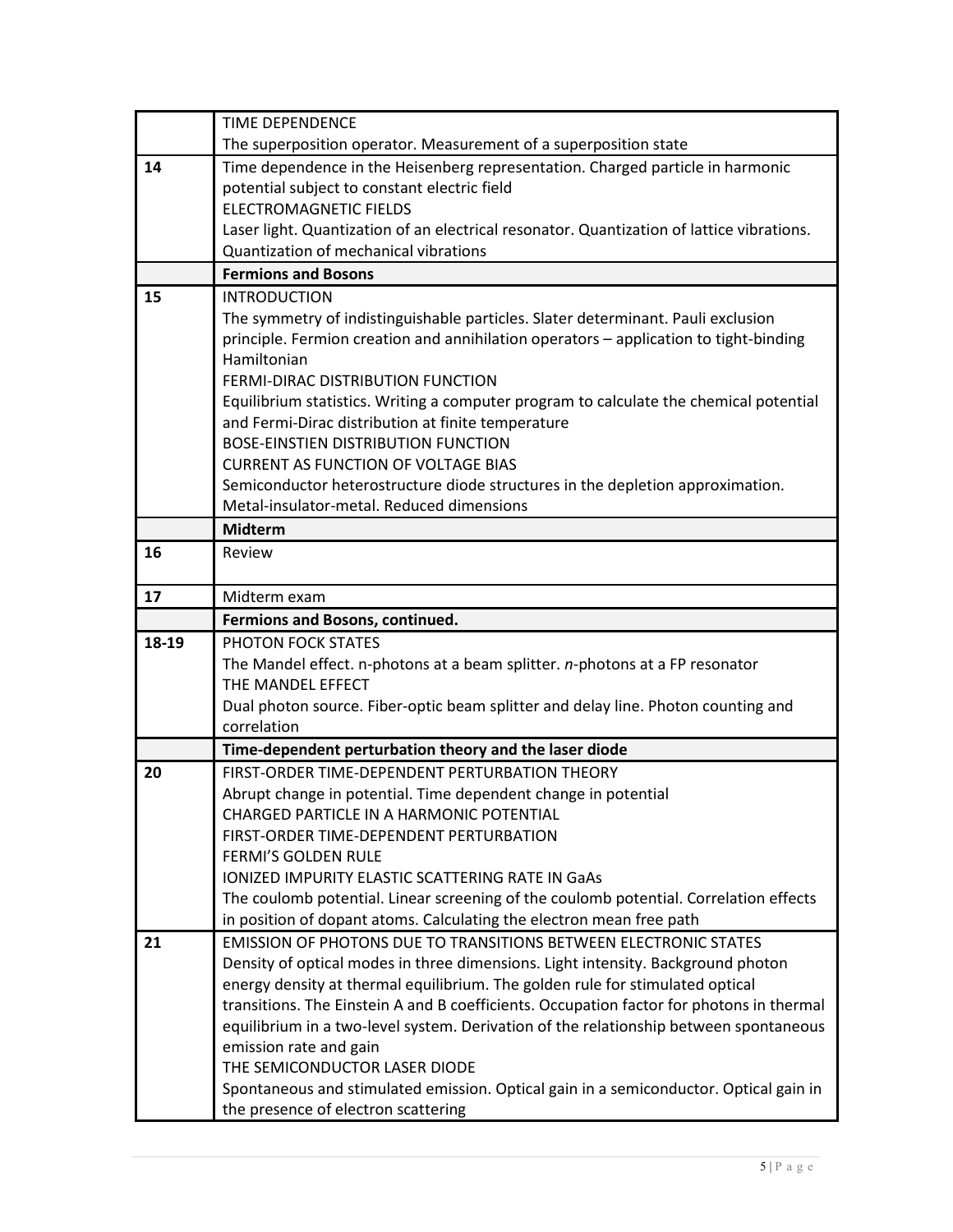|              | <b>DESIGNING A LASER CAVITY</b>                                                        |
|--------------|----------------------------------------------------------------------------------------|
|              | Resonant optical cavity. Mirror loss and photon lifetime. The Fabry-Perot laser diode. |
|              | Rate equation models                                                                   |
| 22           | NUMERICAL METHOD OF SOLVING RATE EQUATIONS                                             |
|              | The Runge-Kutta method. Large-signal transient response. Cavity formation              |
|              | NOISE IN LASER DIODE LIGHT EMISSION                                                    |
|              | Effect of photon and electron number quantization. Langevin and semiclassical master   |
|              | equations                                                                              |
|              | <b>QUANTUM THEORY OF LASER OPERATION</b>                                               |
|              | Density matrix. Single and multiple quantum dot, saturable absorber                    |
|              | Time independent perturbation theory                                                   |
| 23           | NON-DEGENERATE CASE                                                                    |
|              | Hamiltonian subject to perturbation W. First-order correction. Second-order            |
|              | correction. Harmonic oscillator subject to perturbing potential in x, x2 and x3        |
|              | <b>DEGENERATE CASE</b>                                                                 |
|              | Secular equation. Two states. Perturbation of two-dimensional harmonic oscillator.     |
|              | Perturbation of two-dimensional potential with infinite barrier                        |
|              | Angular momentum, the hydrogenic atom, and bonds                                       |
| 24           | <b>ANGULAR MOMENTUM</b>                                                                |
|              | Classical angular momentum. The angular momentum operator. Eigenvalues of the          |
|              | angular momentum operators $L_z$ and $L^2$ . Geometric representation                  |
|              | SPHERICAL HARMONICS AND THE HYDROGEN ATOM                                              |
|              | Spherical coordinates and spherical harmonics. The rigid rotator. Quantization of the  |
|              | hydrogenic atom. Radial and angular probability density                                |
| 25           | <b>ELECTROMAGNETIC RADIATION</b>                                                       |
|              | No eigenstate radiation. Superposition of eigenstates. Hydrogenic selection rules for  |
|              | dipole radiation. Fine structure<br>BONDS.                                             |
|              | The hydrogen molecule ion. The hydrogen molecule covalent bond. Valence bond           |
|              | description. Molecular orbital description. The ionic bond.                            |
| <b>FINAL</b> | All material                                                                           |
| <b>EXAM</b>  | Refer to the final exam schedule in the USC Schedule of Classes. classes.usc.edu.      |
|              |                                                                                        |

# **Statement on Academic Conduct and Support Systems**

### **Academic Conduct:**

Plagiarism – presenting someone else's ideas as your own, either verbatim or recast in your own words – is a serious academic offense with serious consequences. Please familiarize yourself with the discussion of plagiarism in SCampus in Part B, Section 11, "Behavior Violating University Standards" [policy.usc.edu/scampus-part-b.](https://policy.usc.edu/scampus-part-b/) Other forms of academic dishonesty are equally unacceptable. See additional information in SCampus and university policies on scientific misconduct[, policy.usc.edu/scientific](http://policy.usc.edu/scientific-misconduct)[misconduct.](http://policy.usc.edu/scientific-misconduct)

# **Support Systems:**

*Counseling and Mental Health - (213) 740-9355 – 24/7 on call* [studenthealth.usc.edu/counseling](https://studenthealth.usc.edu/counseling/)

Free and confidential mental health treatment for students, including short-term psychotherapy, group counseling, stress fitness workshops, and crisis intervention.